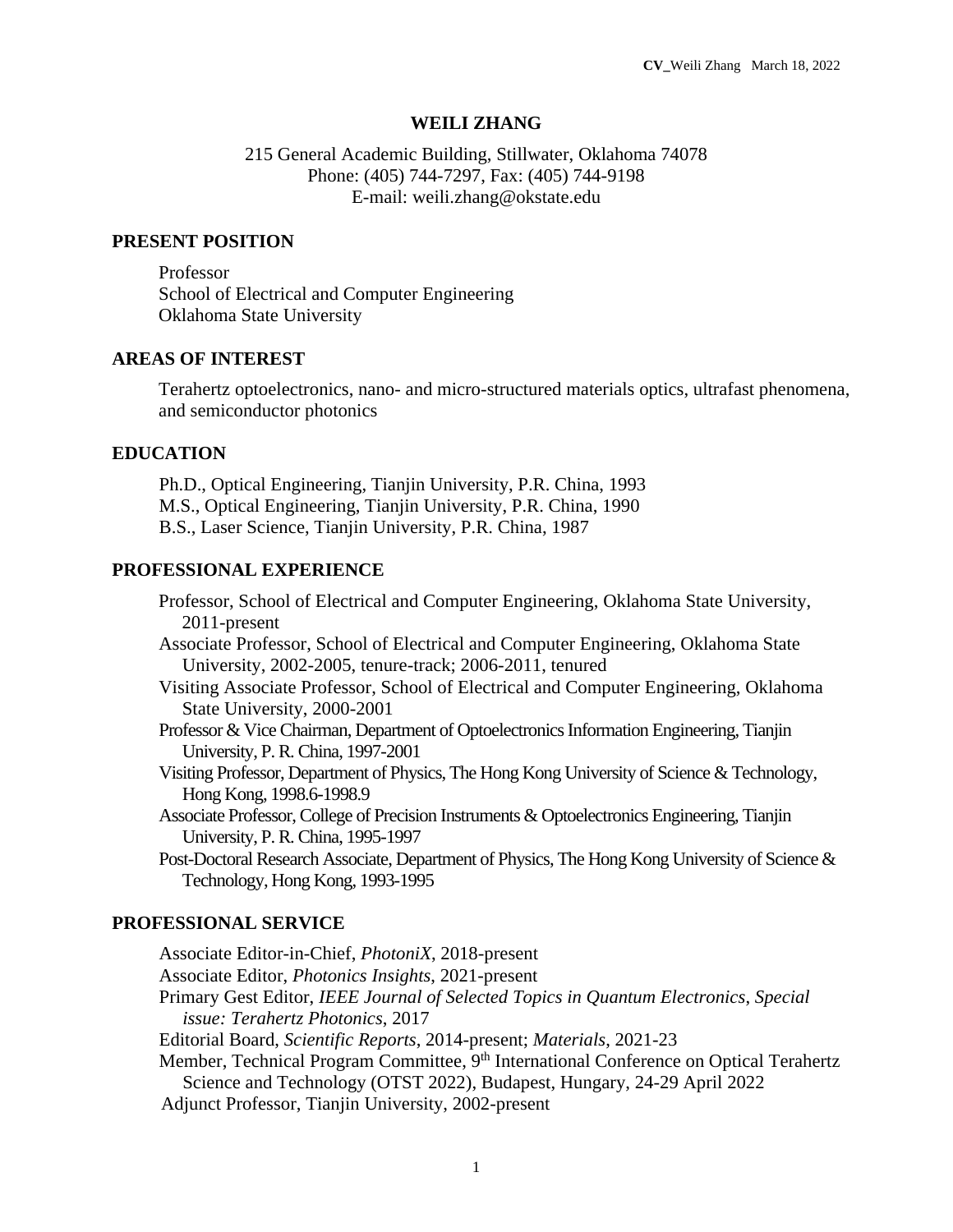Journal Review (40+ Journals): *Nature*, *Nature Photonics*, *Nature Physics*, *Nature Communications*, *Nature Materials*, *Science Advances*, *Advanced Materials*, *Physical Review Letters*, *Advanced Optical Materials*, *IEEE Transactions on Terahertz Science and Technology*, *Applied Physics Letters, Optics Letters, etc.*

# **UNIVERSITY, COLLEGE AND DEPARTMENT SERVICE**

Vice Chair, Laser Safety Committee, Oklahoma State University, 2015-present Chairman, Cumulative Review Committee, School of Electrical and Computer Engineering, 2015, 2018-21 Graduate Coordinator, School of Electrical and Computer Engineering, 2019-present

# **HONORS AND AWARDS**

Highly Cited Researcher, Web of Science, 2019, 2020, 2021 Fellow, The Optical Society (OSA), 2015 Regents Distinguished Research Award, Oklahoma State University, 2015

# **PUBLICATIONS**

**383** invited or contributed publications in peer-reviewed journals. Citations: Web of Science Citations: **15,689**, h-index: **66**, ESI Highly Cited Papers: **14**; Scopus Citations: **17,285**, h-index: **68**; Google Scholar Citations: **20,100**, h-index: **72**

# **Selected Journal Publications**

- 1. Longqing Cong, Jiaguang Han, **Weili Zhang**, and Ranjan Singh, "Temporal loss boundary engineered photonic Cavity," *Nature Communications* **12**, 6940 (2021).
- 2. Jiao Li, Yixin Yao, Liwen Jiang, Shuai Li, Zhihao Yi, Xieyu Chen, Zhen Tian, and **Weili Zhang**, "Time-domain terahertz optoacoustics: manipulable water sensing and dampening," *Advanced Photonics* **3**, 026003 (2021).
- 3. Yuehong Xu, Huifang Zhang, Quan Li, Xueqian Zhang, Quan Xu, Wentao Zhang, Cong Hu, Xixiang Zhang, Jiaguang Han, and **Weili Zhang**, "Generation of terahertz vector beams using dielectric metasurfaces via spin-decoupled phase control," *Nanophotonics* **9**, 3393-3402 (2020). (*Invited paper*)
- 4. Xueqian Zhang, Quan Xu, Lingbo Xia, Yanfeng Li, Jianqiang Gu, Zhen Tian, Chunmei Ouyang, Jiaguang Han, and **Weili Zhang**, "Terahertz surface plasmonic waves: a review," *Advanced Photonics* **2**, 014001 (2020). (*Invited paper*)
- 5. [Yuping Yang,](https://aip.scitation.org/author/Yang%2C+Yuping) [Hailing Liu,](https://aip.scitation.org/author/Liu%2C+Hailing) [Menghan Yang,](https://aip.scitation.org/author/Yang%2C+Menghan) [Bin Cui,](https://aip.scitation.org/author/Cui%2C+Bin) and **Weili Zhang**, "Dielectric spherecoupled THz super-resolution imaging," *Applied Physics Letters* **113**, 031105 (2018).
- 6. Ningning Xu, Ranjan Singh, and **Weili Zhang**, "High-Q lattice mode matched structural resonances in terahertz metasurfaces," *Applied Physics Letters* **109**, 021108 (2016).
- 7. Ranjan Singh, Wei Cao, Ibraheem Al-Naib, Longqing Cong, Withawat Withayachumnankul, and **Weili Zhang**, "Ultrasensitive THz sensing with high-Q Fano resonances in metasurfaces," *Applied Physics Letters* **105**, 171101 (2014).
- 8. Ranjan Singh, Ibraheem Al-Naib, Wei Cao, Carsten Rockstuhl, Martin Koch, and **Weili Zhang**, "The Fano resonance in symmetry broken terahertz metamaterials," *IEEE Transactions on Terahertz Science and Technology* **3**, 820-826 (2013). (*Invited paper*)